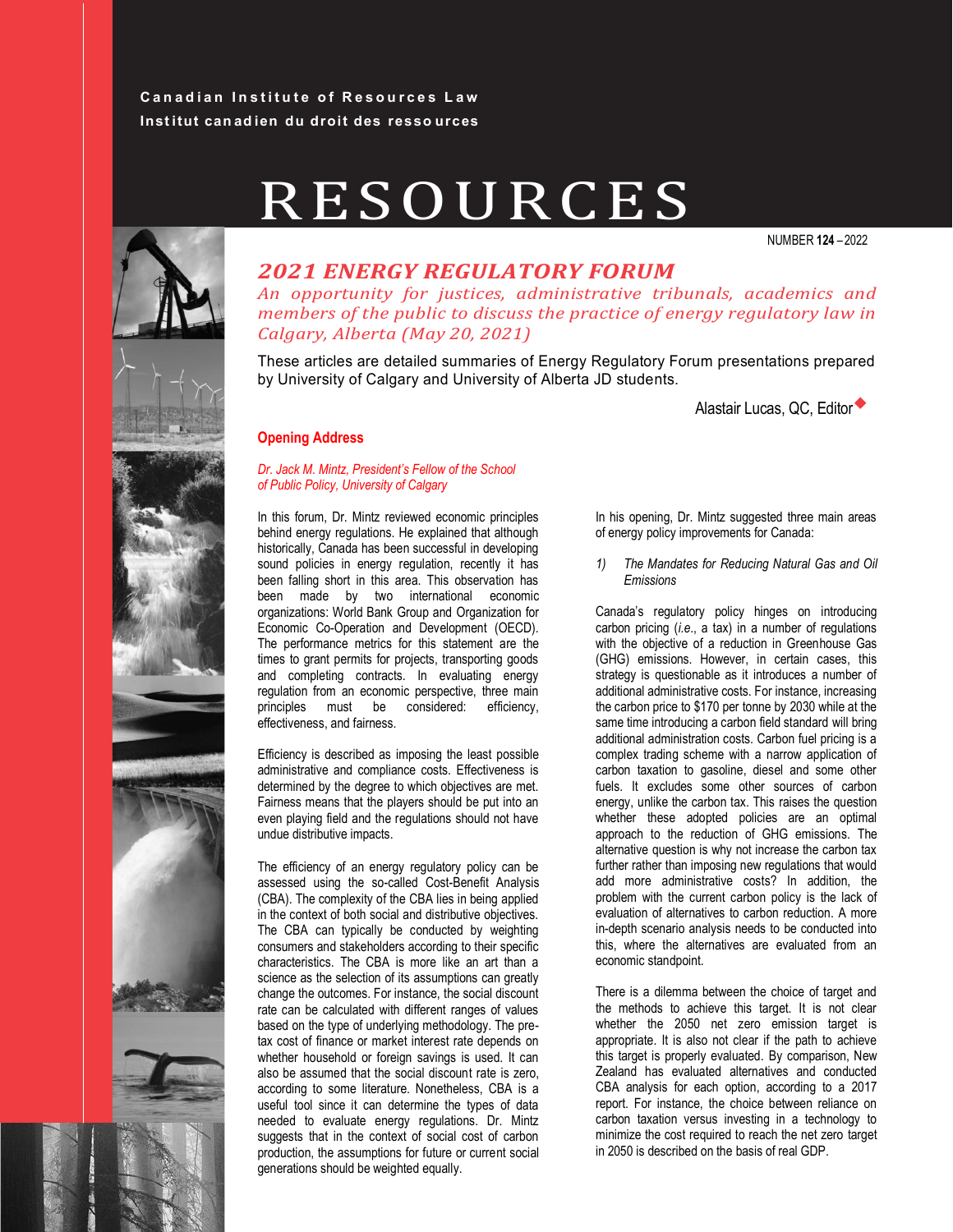

Dr. Mintz suggested that an analysis similar to New Zealand's must be done in Canada. This is particularly important for the carbon taxation policy, which requires the public to pay higher taxes. The public might be resistant to carbon policy if they do not understand whether the policy is appropriate in terms of pace for meeting the net zero target.

#### *2) Resource Development and Transportation*

Canada's energy regulatory system encompasses various areas such as water, electricity production, resource development, agriculture, and minerals. Bill 69 adopts an overbearing approach to energy regulation that requires individual project analyses to account for a host of factors, even when some of these are quite difficult to be included. It is one thing to evaluate a project based on its technical merits, such as impact on the environment and economy, but another to include factors such as social impact, which are often subject to evaluation by political judgement. Dr. Mintz proposes that a regulatory issue needs to focus on a narrow set of questions and leave other questions, such as inequality, gender issues and so on to other public policy instruments. A mathematical theorem confirms the hypothesis that one can best maximize a multi-objective function by having as many control variables as objectives. Relying on one instrument (*i.e*., the regulatory body) to solve all problems is an unreasonable strategy.

By comparison with other commonwealth countries, Australia seems to have a more efficient approach with respect to regulation of transportation projects and electrical transmission projects. Only projects that carry a specific issue, such as Indigenous agreements, land rights, infrastructure, and general environmental issues are extensively evaluated. Other projects are approved based solely on their individual objectives. Then each project in a first round is evaluated in terms of technical feasibility and their specific characteristics. As a result, it is much easier to get approval for projects involving construction of highways, railways, transmission lines, and pipelines in Australia than in Canada. Dr. Mintz suggests that Bill C-69 [including the *Canadian Energy Regulator Act*, SC 2019, c 28 s 10; and the *Impact Assessment Act*, SC 2019 c 28, s 1] be revamped by adopting an approach similar to Australia's.

#### *3) Federalism and Regulation*

Provinces own resources and are responsible for their management, while the federal and provincial governments share environmental responsibility. The federal government is responsible for order, good governance and international treaties. Sharing environmental responsibility between two jurisdictions has brought about conflicts between these heads of power. Dr. Mintz suggests that instead of looking to resolve this issue in court, multiple policy instruments must be offered to the provinces with the freedom to choose between them.

In addition, Dr. Mintz suggests that whenever the federal government shares responsibility with the provinces, it is better for both jurisdictions to agree on the objectives than leave the choice to provinces to select the method to achieve these objectives. For instance, the federal and provincial governments can agree on targets for GHG emission reduction, and provinces can have the flexibility to choose their preferred approach for achieving this objective. One of the key goals is to reduce work duplication in the regulatory process and provide greater certainty for the project proponents.

Dr. Mintz concluded that the current approach towards achieving net zero carbon emissions by 2050 is not appropriately implemented in Canada as compared to other international parties to the Paris Agreement, such as Australia and New Zealand. Putting the emphasis on efficiency within energy regulation can assist in overcoming the challenges currently facing Canada.

*Summary by Mona Abdolrazaghi, JD Student, University of Alberta* **\_\_\_\_\_\_\_\_\_\_\_\_\_\_\_\_\_\_\_\_\_\_\_\_\_\_\_\_\_\_\_\_\_\_\_\_\_\_\_\_\_\_\_\_\_\_\_**

#### **Administrative Law Update**

#### *Matthew Lewans, Professor, Faculty of Law, University of Alberta*

The updates include two main areas: a standard framework for substantive judicial review and the Crown's duty to consult (DTC). While the Supreme Court of Canada's (SCC) 2019 decision in *Vavilov*<sup>1</sup> has made some changes to substantive judicial review, those changes are incremental in practice rather than fundamental thus far. With respect to the Crown's DTC and implementation of the United Nations Declaration on the Rights of Indigenous Peoples (UNDRIP)2, the shifts are much more significant. However, Dr. Lewans stated that it is still difficult to say with certainty what is going to change with respect to the regulatory process that implicates Aboriginal interests under s. 35 of the *Constitution Act*, *1982.* <sup>3</sup> However, early signals from British Columbia (BC) might offer some ideas.

A bird's eye view of some of the landmark changes in Canadian administrative law was given from the perspective of substantive judicial review, starting with the early 1970s changes in *Nicholson*<sup>4</sup> and *CUPE*<sup>5</sup> prior to the *Canadian Charter of Rights and Freedoms*, 6 then *Dunsmuir*<sup>7</sup> in 2008 and, most recently, *Vavilov*<sup>8</sup> in 2019. Similarly, an overview from the First Nations rights development perspective and s. 35 analysis was provided, starting with *Guerin v The Queen*<sup>9</sup> in 1984, *Baker*<sup>10</sup> in 1999, *Haida Nation*<sup>11</sup> in 2004, *Gitxaala*<sup>12</sup> in 2016 and *Tsleil-Waututh*<sup>13</sup> in 2018. While the case law is evolving in this period, the fundamental features in Canadian administrative law have remained the same. The hallmarks of judicial deference and restraint with respect to administrative interpretation of the law, as well as the constitutional fiduciary relation between the Crown and Indigenous peoples, remained in place over the above span of time.



<sup>1</sup> *Canada (Minister of Citizenship and Immigration) v Vavilov,* 2019 SCC 65 [*Vavilov*].

<sup>&</sup>lt;sup>2</sup> United Nations Declaration on the Rights of Indigenous Peoples (UNDRIP) <sup>3</sup> *Constitutional Act, 1982*, being Schedule B of the Canada Act 1982 (UK),

<sup>1982,</sup> c11.<br>4 Nicholson v Haldimand-Norfolk Police, 1979 1 SCR 311 [Nicholson].

<sup>&</sup>lt;sup>5</sup> CUPE v NB Liquor Corporation, [1979] 2 SCR 227 [CUPE].<br><sup>6</sup> Canadian Charter of Rights and Freedoms, Part I of the Constitutional Act, 1982, being Schedule B of the Canada Act 1982 (UK), 1982, c11 [Charter].<br><sup>7</sup> Dunsmuir v New Brunswick, [2008] 1 SCR 190 [Dunsmuir].

<sup>&</sup>lt;sup>8</sup> Vavilov, supra note 1.<br><sup>9</sup> Guerin v The Queen, [1984] 2 SCR 335 [Guerin].<br><sup>10</sup> Baker v Canada (Minister of Citizenship and Immigration), [1999] 2 SCR<br>817 [Baker].

<sup>&</sup>lt;sup>11</sup> Haida Nation v British Columbia (Minister of Forests), [2004] 3 SCR 511, 2004 [Haida Nation].

<sup>&</sup>lt;sup>12</sup> Gitxaala Nation v Canada, [206] 4 FCR 418 [Gitxaala].<br><sup>13</sup> Tsleil-Waututh v Canada (Attorney General), [2019] 2 FCR 3 [Tsleil-*Waututh]*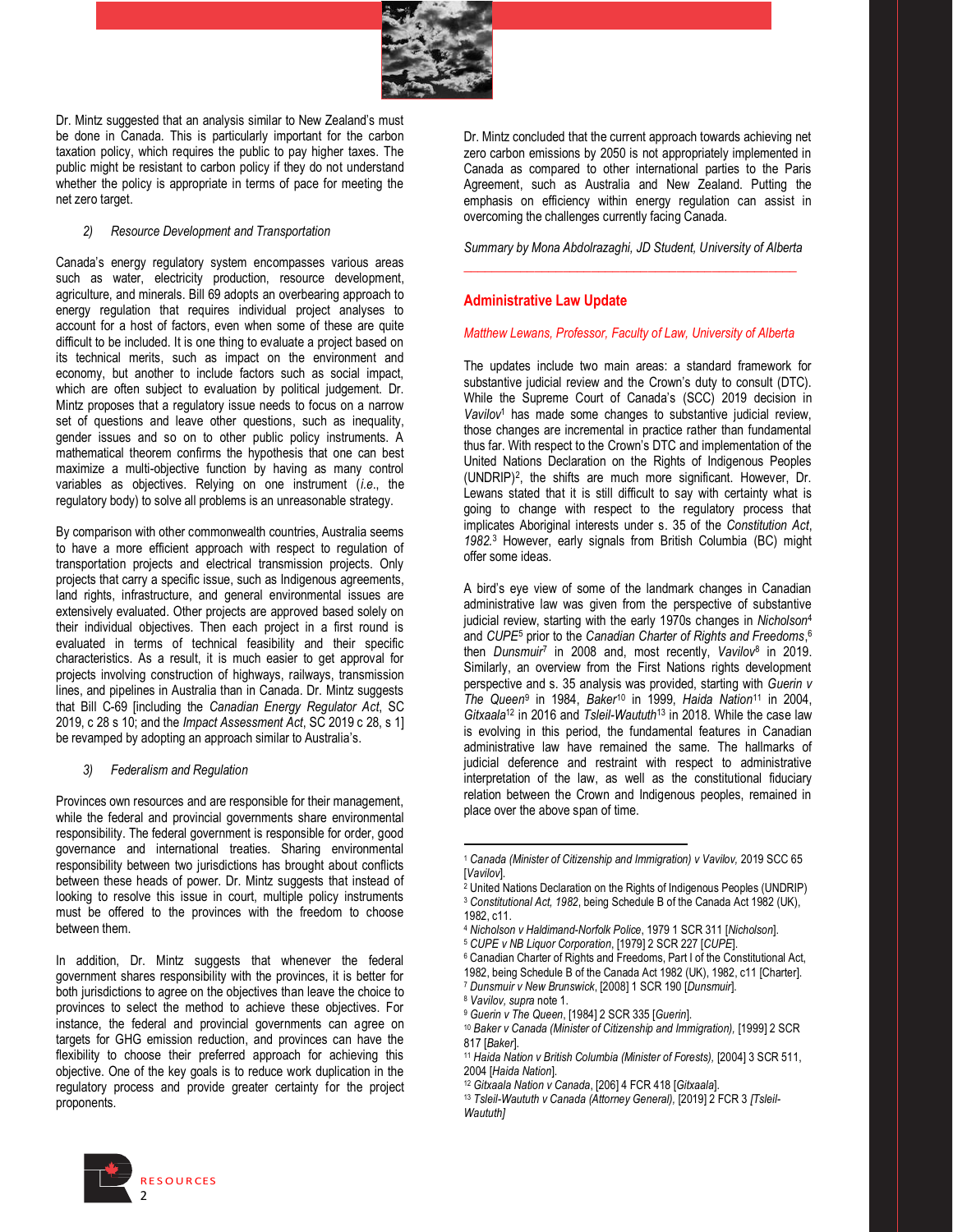

#### *I) Standard Framework for Substantive Judicial Review (Vavilov)*

The last update on this was provided at the 2019 Energy Regulatory Forum. *Dunsmuir*<sup>14</sup> has been the governing standard for substantive judicial review. Analyzing the *Vavilov*<sup>15</sup> issue by reviewing substantive judicial review from 1970s to the present shows that one of the main problems was the notion of deference and judicial restraint.

Respecting both judicial restraint and correctness oversight, judges vacillated between two approaches: very deferential and very interventionist. This is a perennial issue in law. The SCC understands that an administrative institution has legitimate statutory powers to interpret the law but finds it difficult to reconcile this statutory mandate with a court's role in conducting an independent oversight of administrative actions. Sometimes this tension leads to confusion, and even a bit of doublespeak in the judicial standard of review. *Vavilov*<sup>16</sup> is no different from other administrative law cases in this aspect.

At a general level, in *Vavilov*<sup>17</sup> there is a significant tension between the majority opinion that reads as a way of expanding the correctness of oversight of administrative decisions, and the concurring opinion that is worried that these tweaks to the law of substantive review will roll back the deference and judicial restraint which have been a hard-fought position since *CUPE*<sup>18</sup> in 1970s.

With respect to expanding the correctness review theme, the majority in this case eliminated the contextual approach to determining the standard of review and suggested a categorial approach to determine the standard of review. They rejected the idea that expertise is a contextual factor that needs to be weighted in determining the appropriate standard of review. Eliminating expertise as a relevant consideration in determining the standard of review, the suggestion is that the court can get more involved in the administrative decision. In addition, the majority's opinion in developing a more categorial approach seems to expand the scope of correctness review, particularly in relation to administrative decisions on questions of law that are subject to a statutory right of appeal.

Dr. Lewans stated that this was a real surprise when the ruling came out since the Supreme Court of Canada has consistently held, since *Southam,* <sup>19</sup> that administrative decisions should follow a more deferential approach by courts, where the issue is on questions of law that are subject to the statutory right of appeal and where the administrative decisions involve expertise on those questions. There is also an open-ended list of scenarios, in which the court in *Vavilov*<sup>20</sup> says that rule of law demands correctness of oversight. This includes issues regarding constitutional questions such as treaty rights. Dr. Lewans added that there have been some speculations that the court might in a later case reverse course on deference for other constitutional issues under the Canadian *Charter of Rights and Freedoms*.



Beyond the standard of review there is a robust methodology for conducting a substantive review. The majority's opinion reads like a catalogue of administrative decisions that may go off the rails and require judicial intervention. This section reads as though the court is imagining these situations.

Beyond the *ratio decidendi* in *Vavilov*, <sup>21</sup> there are some signs that courts still hang on to the idea of deference and judicial restraint. For instance, expertise is not completely eliminated. While it might be no longer relevant to the standard of review, it can still be relevant to the judicial assessment of reasonableness. Even with respect to administrative decisions that are subject to a statutory right of appeal, such administrative decisions concern mixed questions of law and fact. The appellant standard of review is even more deferential because the appellate standard of review for mixed questions of law and fact is palpable and overriding error, not reasonableness. Dr. Lewans added that many commentators have expressed that this way is a more deferential approach. Recent case law (*i.e*., post *Vavilov22*) in many Canadian courts suggests a tendency to keep the court deferential with respect to administrative decisions. The lower courts have not radically changed their approach.

Dr. Lewans concluded that *Vavilov*<sup>23</sup> has introduced some important changes to the standard of review. But early case law suggests that in practice, not much has changed. The administrative decision maker must still earn judicial deference by rendering decisions that are fair, transparent, intelligible and reasonably justified. While the onus or burden may weigh heavily on the administrative decision maker in the future, there have not been radical shifts. However, this is open to further changes by the SCC in the future.

#### *II) Crown's Duty to Consult Indigenous Grounds under s. 35*

The SCC has recently reaffirmed the Crown's constitutional DTC under s. 35 of the *Constitution Act, 1982* in *Clyde River*. <sup>24</sup> The jurisprudence in the context of DTC has not shown any fundamental differences. There is still some ambiguity with respect to determining the spectrum of how demanding DTC will be in every case since *Haida Nation.<sup>25</sup>* Dr. Lewans explained that the Crown's DTC is an evolving area, and notwithstanding the decision of the Federal Court of Appeal in *Coldwater,*<sup>26</sup> major changes have occurred outside of the courtroom, in particular, the memorandum of understanding between the Wet'suwet'en and  $BC<sub>1</sub><sup>27</sup>$  and the implementation of UNDRIP28 by the BC Government.

In an unprecedented development, a memorandum of understanding between Canada, BC and Wet'suwet'en First Nation group was formed. This memorandum deals with numerous factors between the government and the First Nation group in areas of child

<sup>14</sup> *Dunsmuir, supra* note 7. 15 *Vavilov, supra* note 1. 16 *Ibid*.

<sup>17</sup> *Ibid*. 18 *CUPE, supra* note 4. 19 *Hunter et al v Southam Inc*, [1984] 2 SCR 145 [*Southam*]. 20 *Vavilov, supra* note 1.

<sup>21</sup> *Ibid*.

<sup>22</sup> *Ibid.*

<sup>23</sup> *Ibid*.

<sup>24</sup> *Clyde River (Hamlet) v Petroleum Geo-services Inc*, [2017] 1 SCR 1069

<sup>&</sup>lt;sup>2s</sup> *Haida Nation, supra* note 11.<br><sup>26</sup> Coldwater First Nation v Canada (Attorney General), FCA 34 [Coldwater].<br><sup>27</sup> Memorandum of Understanding Between Canada, British Columbia and Wet'suwet'en as agreed on February 29, 2020: online (url): Government of Canada <https://www.rcaanc-cirnac.gc.ca/> [perma.cc/MJN9-64TM]. 28 UNDRIP, *supra* note 2.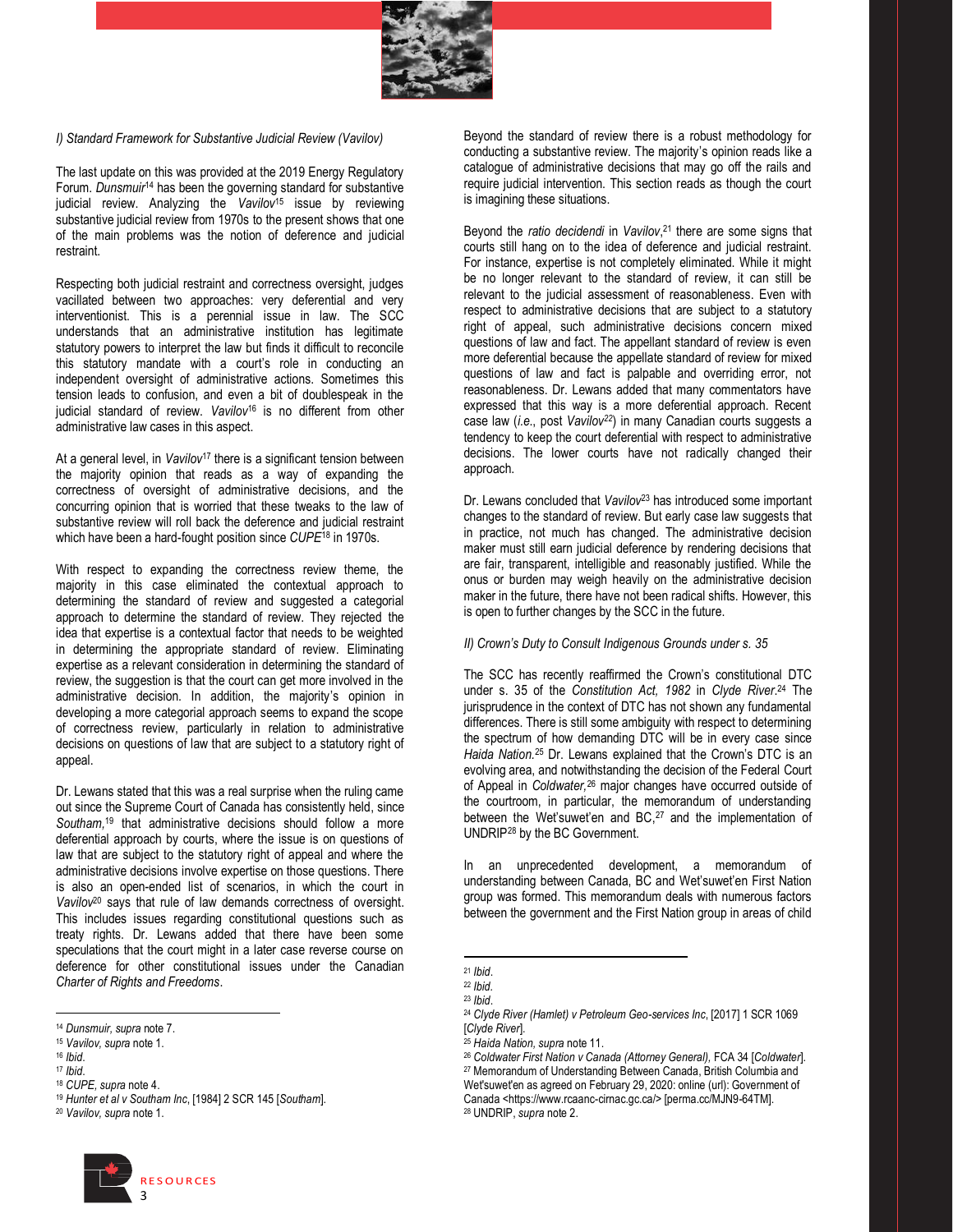

and family welfare, water, wildlife, fish, land use planning, lands, resources, revenue sharing, and informed decision making.

The BC Government enacted legislation that implements UNDRIP. UNDRIP contains repeated references to freedom and prior consent of Indigenous peoples. The province of BC went further down the road than any other province in Canada. They have adjusted their environmental assessment (EA) procedure for projects, which sets a low bar for Indigenous peoples to participate in the EA processes, as well as requiring ongoing consent of Indigenous groups alongside the regulatory process for project development.

It is possible to see further development in case law within this area in the future. It is perhaps too early to see the implications of how the implementation of UNDRIP may affect energy projects. It may bring about a more demanding DTC framework, for instance, including the right to withhold consent on project development by First Nations stakeholders.

Dr. Lewans noted that the federal government tabled legislation that mirrors some of BC's approach (enacted as the *United Nations Declaration on the Rights of Indigenous Peoples Act,* SC 2021 c. 14). It does not have as much substance as the BC regulatory reforms, but it seems to be moving in the same direction. The legislation asks the relevant minister to come up with an action plan to enable the Crown to comply with its obligations under UNDRIP. In addition, there are several precedents in Canadian administrative law where courts used legislation to perform substantive review of regulatory decisions. The federal legislation's attempts under UNDRIP may suggest an extension of judicial review of regulatory scope whenever First Nations interests are in play.

*Summary by Mona Abdolrazaghi, JD Student, University of Alberta*  **\_\_\_\_\_\_\_\_\_\_\_\_\_\_\_\_\_\_\_\_\_\_\_\_\_\_\_\_\_\_\_\_\_\_\_\_\_\_\_\_\_\_\_\_\_\_\_\_**

#### **Litigated Proceedings in a COVID and Post-COVID World: Permanent Change or Transient Blips?**

*Moderators: Luigi A. Cusano, QC (Partner, Torys LLP), Randall W. Block, QC (Partner, Borden Ladner Gervais LLP)*. *Panel: Bill Kennedy (General Counsel, NRCB), Michael A. Marion (Partner, Borden Ladner Gervais LLP), Paul Lee (Vice President, Projects, AltaLink).*

*Randall Block*: The COVID-19 Pandemic has changed our lives in many ways. Many anticipate that some of the changes that the pandemic has driven will be permanent. The way our decisionmakers have managed their regulatory and litigation processes from filings to hearings has not escaped this unpredicted change agent. We have three panelists who will discuss what has become of our litigated processes as we move forward. They will discuss the issues and challenges they have encountered in the litigation process in the pandemic and how they have been addressed.

*Paul Lee:* At AltaLink, we have had to adapt our ongoing operations and execute and consult on projects while providing safe, reliable, and affordable electricity. Due to the pandemic, there has been accelerated use of technology, which has led to gaining many efficiencies. There have been many trade-offs, such as face-to-face communication and tactile feedback from seeing and discussing with people in the same room. It is now difficult to read body language.

An excellent example of one of the challenges that AltaLink has had to overcome in the past year is with its Wildfire Mitigation Plan. This plan ensures that AltaLink operates its assets so as not to cause or contribute to wildfires. The operational component of the Wildfire Mitigation Plan is the Public Safety Power Shutoff (PSPS). The PSPS involves AltaLink de-energizing its lines during rare and extreme weather conditions like extreme heat, dryness and very high winds, which can alleviate wildfires.

When the PSPS was first rolled out in 2019 at Crowsnest Pass, it involved spending a significant amount of time working closely with the communities, holding town halls and face-to-face communication with emergency responders, community leaders and the community itself. It involved a lot of face-to-face communication and getting tactile/real-time feedback from the communities on moving forward with the concept. When COVID occurred, AltaLink had to pause and regroup to determine how to engage the other communities that the program still had to get to and determine how to get feedback and buy-in on the approach. AltaLink had to set up virtual sessions that were very clunky for a start. We could no longer hold town hall meetings and, we are still trying to work through that, but through the virtual settings, we have been able to get on the phone with a good number of people and have webcam sessions.

*Bill Kennedy*: The *Natural Resources Conservation Board Act29* established the Natural Resources Conservation Board (NRCB) as a tribunal in 1991. The Board now has two distinct mandates: to determine whether specified large projects are in the public interest and, to regulate the environmental and nuisance effects associated with agricultural confined feeding operations. The NRCB's mandates, in both cases, involve public hearings. Until about a year ago, those hearings followed the same format that NRCB has been using since 1991. However, the COVID pandemic and the attendant restrictions have caused the NRCB to adapt and revisit longestablished procedures. Before COVID, the NRCB had not conducted virtual hearings. However, upon consultation with other tribunals like the Alberta Utilities Commission (AUC) and the Alberta Energy Regulator (AER), the NRCB held its first virtual pre-hearing in late 2020. To date, participants to NRCB hearings have not expressed concerns about the virtual hearing process; in all cases participants did all that they could to ensure the procedural success of the virtual hearings.

The NRCB uses Zoom for its proceedings, and technology has not been a barrier. For the Regulator and from a corporate perspective, virtual hearings cost less for all parties. There are no travel expenses and no hotel and hearing room bookings for the Regulator. Logistics are significantly reduced. Virtual hearings also allow for a little more flexibility in scheduling hearings as parties and their experts can attend hearings remotely. Also, transparency is increased with live webcam feeds and recorded daily sessions available on YouTube.

That said, we do have some challenges. More NRCB staff are engaged in virtual hearings, primarily associated with document management. Bandwidth can also be an issue as many hearing participants live in rural or remote areas where internet connectivity can be an issue. Also, virtual hearings make connecting to stakeholders more challenging because NRCB staff that typically



<sup>29</sup> *Natural Resources Conservation Board Act,* RSA 2000, c N-3.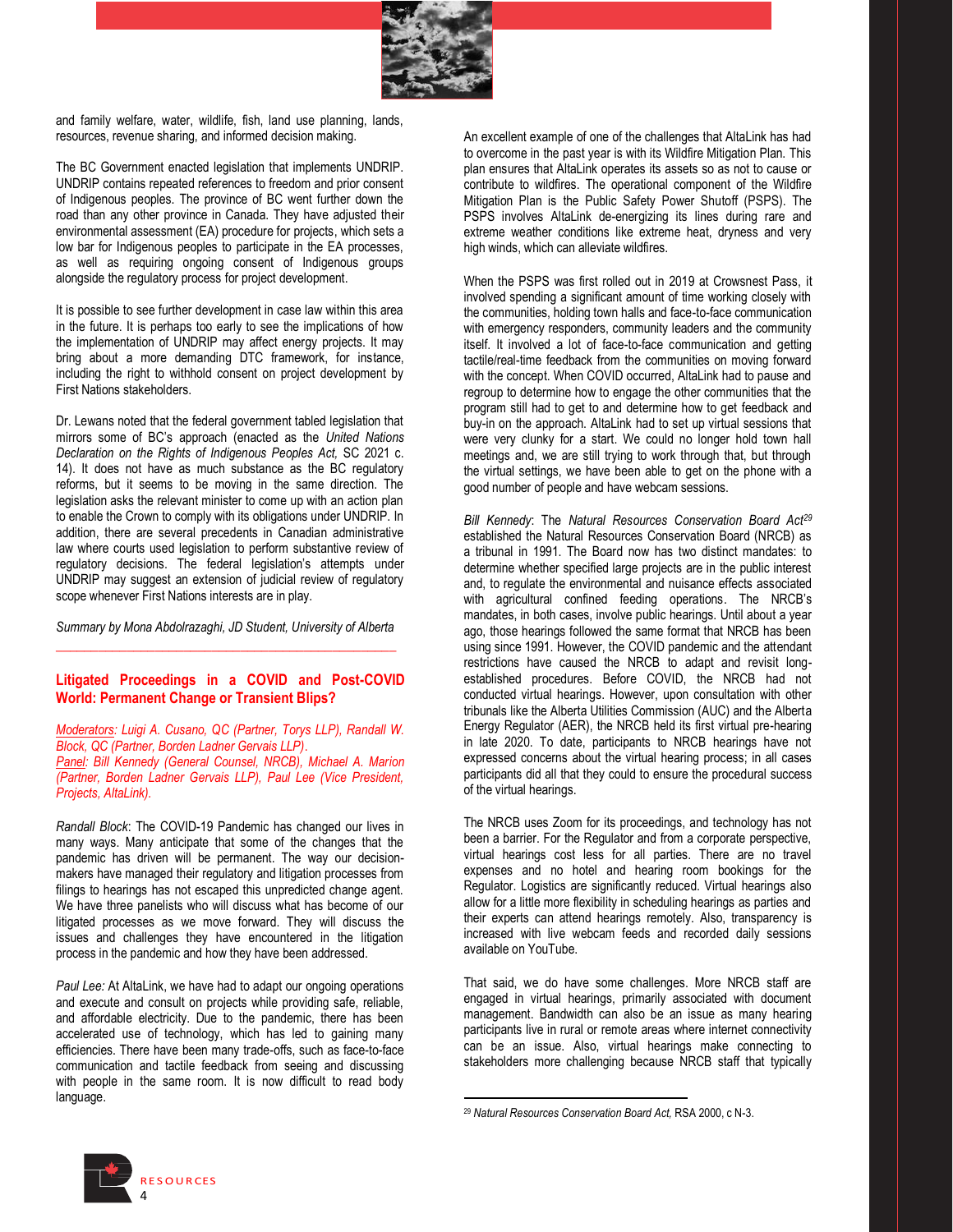

provide information sessions on the NRCB review process to communities can no longer do so. Moving forward, this may be a case of the NRCB reaching out and doing this virtually. Also, the inability to reach and assist parties with no legal representation to answer their questions about the Board's procedure has been an issue. Finally, a significant loss is that virtual hearings do not allow the NRCB to promote interactions and dialogue that engender dispute settlement between parties.

In the future, technology will advance and offer us more options. From a corporate budget perspective, the cost savings achieved with virtual hearings are attractive and are likely to become more attractive as Boards face budgetary constraints. The NRCB has always had hearings in communities where projects are located as it promotes confidence and trust in the Board and should remain the first-choice option. That said, regardless of whether we are conducting a traditional or virtual hearing, we should consider the benefits of increased transparency achieved through webcasting. For the post-COVID era, when we are scheduling traditional hearings we now have the flexibility to incorporate virtual elements to accommodate greater accessibility.

*Michael A. Marion*: From the court's perspective, there was the initial chaos and shutting down followed quickly by adapting. The Court of Appeal quickly recovered as it was well-positioned from a technological perspective to accommodate the remote hearings. Some others and I attended a lengthy conference before a panel of five related to the reference on the *Impact Assessment Act* at the Court of Appeal last spring. As for the Court of Queen's Bench, they went through a myriad of stages but are now at a stage where pretrial matters or matters that do not require live witnesses are presumed to be going ahead remotely. For cases that require a trial, the presumption is that trials are held with witnesses in person.

For cases that require a trial, you can seek leave of the Court to have people attend remotely. The Court is eager for people to either be fully remote or entirely in-person. From the technological perspective, the hybrid trial is the real challenge. As the technological framework in the Courts improves, hybrid proceedings will likely be easier.

Arbitrators adapted very quickly and filled the gap because of their streamlined process. I know of matters that were set for court proceedings that went to arbitration.

From counsel's perspective, and this is a theme that runs through everything, I must say that it is pretty hard and much more difficult to read the decision-maker when you cannot look them in the eye and sometimes you cannot see all of them or their body language. The second thing that might be of interest to this group is instances where the courts have had to grapple with questions of fairness, access to justice and so on. Again, looking at some quotes from Judges regarding these questions, it is evident that the old days are over for court processes or administrative tribunal processes. Moving forward, the real dividing line is when there are witnesses involved and whether or how important it is to look those witnesses in the eye.

Aside from the benefit of having cases settled through face-to-face interactions between parties, the courts will likely develop a test for determining whether a case should be conducted in person. For example, if you look at a case from the Ontario Court of Appeal that

was dealing with whether they should do the appeal in person or instead base it on written arguments, the court considered:

- 1. whether the issues and the evidence can be adequately addressed through remote methods;
- 2. whether a delay to allow an in-person process would be prejudicial to anyone; and
- 3. whether proceeding by video or remote would give a litigation advantage to any party.

It would be up to the counsel to convince the decision-maker why in the case of a trial or hearing involving witnesses, the presumption of in-person testimony should be rebutted, when it is argued that it should be done remotely.

The band-aid has been ripped off for the court system. The fear of the unknown in the remote process is over. We now all know how it works, and we know its limitations. It is somewhat uncertain moving forward, but I believe it will be more hybrid-type trials or hearings.

*Lou Cusano:* Although our litigated processes pre-COVID were long, complicated, and expensive, we still have a fundamental obligation to procedural fairness that must be honoured. So what does procedural fairness look like as we advance? Or was everything perfect pre-COVID, and we should get back to where we were before as quickly as we can?

*Bill Kennedy*: While regulators have a little more flexibility than the courts regarding what process we adopt, fairness is a deep part of whichever process we apply. Our boards are always looking for ways of shortening timelines without leaving people behind, and I think that is where we are going as we move forward. For the NRCB, we have not had concerns expressed by parties in terms of which fairness components might be lost through conducting virtual proceedings. However, cross-examination looks quite different when done in a virtual hearing than in a live hearing, and I am not sure that it is effective.

*Lou Cusano:* Michael, how about from the formal litigation perspective?

*Michael A. Marion*: I think there is enormous value to the cost savings and efficiency in streamlining the pre-trial processes. I can see us eventually having two streams: an in-person courtroom and a virtual courtroom. The actual challenge is when a decision-maker needs to see the dynamics of the witness, especially in cases where credibility is an issue, and it will be based on the specific facts of the case and how parties wish to pitch the fairness element. It is going to be difficult reading a person from this two-dimensional viewpoint. Some of the statements by the courts suggest that parties and counsel may overblow that a bit and a lot can be done remotely.

*Lou Cusano*: Michael, the issue of procedural fairness has always involved a bit of a balancing act between competing interests. Do you see that being complicated or easier to manage in a remote context?

*Michael A. Marion*: From a counsel's practical perspective, I think it is in many ways more difficult to manage. For example, the rule that you must usually give the exhibits you want to use to the witness in advance, so they know what is coming is not always followed. Also, working with electronic documents is a challenge for many people,

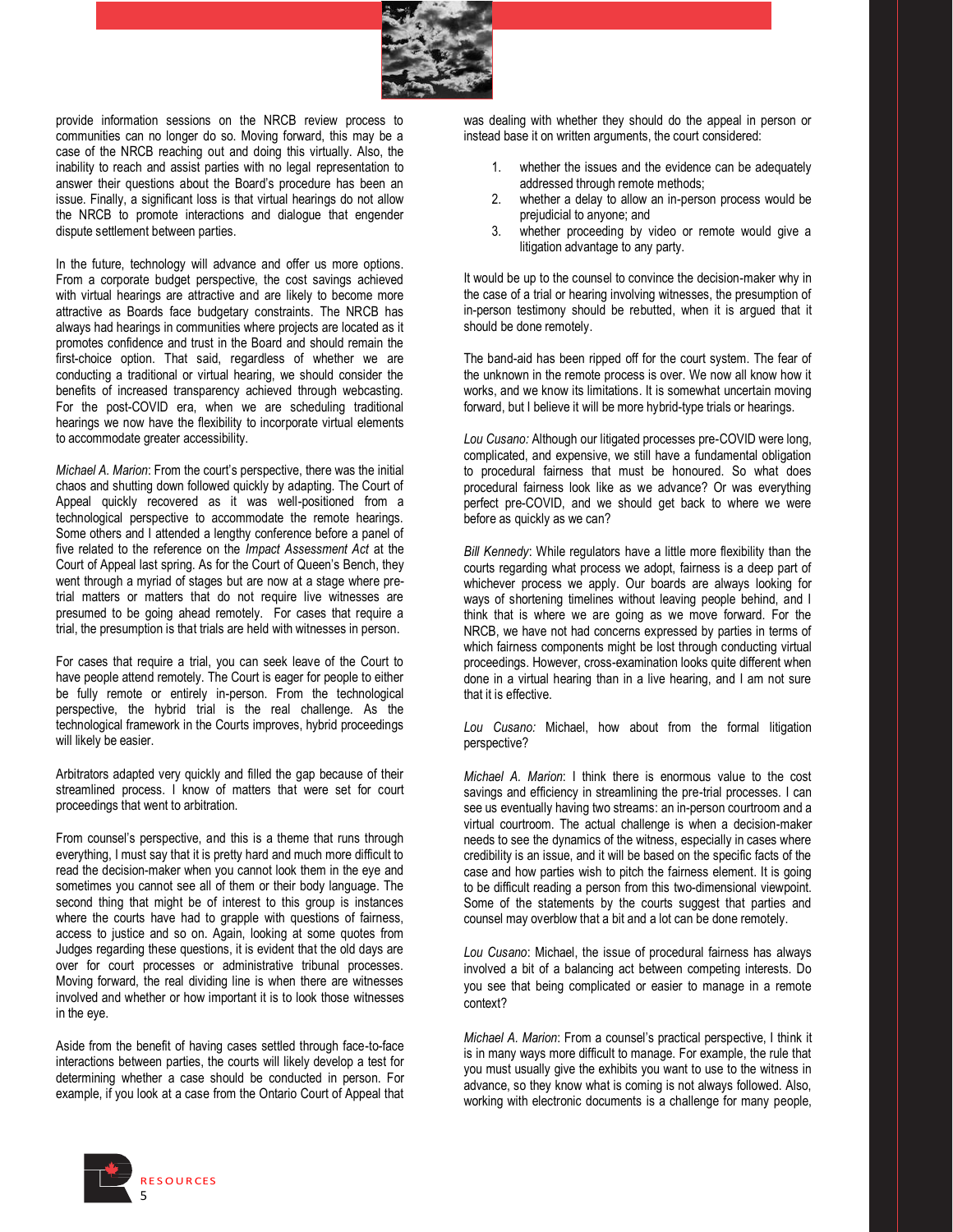

although I have transitioned, and I think it is quite doable. So, I think it is complex in some ways, but it can be efficient because there is easier access for people. But it will be interesting to see the first set of appeals that go up to the Court of Appeal where someone claims they have been denied a fair trial because their counsel was not allowed to cross-examine in person.

*Randall Block:* Paul, there is a direct connection between litigated proceedings and consultation. The more acceptance for a project, the less litigation you have. Most commentators, including Justice Woolley of the Court of Queen's Bench, would say that personal engagement is critical to project acceptance. So, what have you lost in project advancement by not engaging with people in person?

*Paul Lee:* We are still trying to engage personally in the world of COVID restrictions as it is required of us. Although we have changed the medium through which we engage our landowners, stakeholders, customers, etc. We now rely on phone calls and virtual meetings (80% teleconferencing and 20% in person). We have tried to continue to be accommodating, flexible and adapt to the ever-changing restrictions that the Government of Alberta has imposed.

We have lost a bit of that tactile feedback in person, though not completely, but it has become more of a challenge in the past year. For example, we have a project to widen the right of way or take down trees for the greater good and preserve public safety. It is one thing to look at it on a camera, on a laptop or through an iPad to get a sense of what that view looks like for that landowner compared to sitting in that kitchen with them and seeing what they see and understand their concerns. That is something I would say we have lost.

*Randall Block:* Paul, you head out in a community to engage with them and inform them that you may have to shut their power off. Are you saying that you need personal engagement with people, oneon-one tactile, as you say to do that?

*Paul Lee*: If this were to occur in the case of a PSPS, it would be pretty much the same. We would still be there in person, practicing the proper controls the government has put in place to make sure we can have face-to-face interaction. There is that tactile feedback required in the situation of a PSPS.

*Lou Cusano*: From your perspective, the strict regulatory use of timelines by our decision-makers for cross-examination or argument, are they here to stay? Do they work? Or do they infringe on procedural fairness? And in this latter respect, what can a regulator do in arguments of procedural fairness or natural justice?

*Bill Kennedy:* Yes, I think timelines are with us to stay. They work and are effective but require a flexible application. Our recent hearing was the first time we used timelines, and we rigidly applied them, but parties were all respectful of the timelines the Board assigned. We assigned those timelines in consultation with the parties. But the Board reminded parties throughout the process of their time use. For the Board, if there is a fair reason to allow parties to go beyond their timeline, it will be allowed. In our most recent experience, once the panel assigns these timelines, they largely leave it to the parties to manage those timelines themselves rather than more active management from the Board's Chair.

*Michael A. Marion*: For me, it depends on if you are talking about an argument or evidence. For arguments, oral or written, courts have been using time and page restrictions right up to the highest level of our court. It forces counsel to get to the point and be succinct. I do not see any real risk of procedural fairness issue with reasonable limits on time for the arguments.

On the evidence side of things, courts will generally defer to the agreement of parties. I think restricting the time for evidence could give rise to procedural fairness issues if it is too restrictive. Courts generally do not micromanage how much time you have with a witness. The court would only step in when a party is being unreasonable and excessive. The courts want people to have the ability to put their case forward, and if it is excessive, it can be dealt with in the court's mind as a matter of costs. But it is different for tribunals.

*Lou Cusano*: Directed at Michael and Bill- Is written argument losing favour, and if so, is that a natural evolution or is it being driven by the pandemic and exigencies demanded by a remote process?

*Michael A. Marion*: My answer is No! Written argument is not losing favour; it still has massive value. The pandemic is moving more towards the importance of the written argument. There is now a desk application process if the parties agree; everyone submits written arguments and nothing else. At the end of a lengthy trial, the most important thing is assembling all the evidence in law and putting it in a concise argument for the court to follow.

*Bill Kennedy:* I do not know whether it is losing favour, but I can share that the NRCB's approach has always favoured oral argument. That said, COVID has given us flexibility in terms of scheduling. I think the NRCB would continue to favour oral arguments and written arguments on some issues, mainly if there is a complex legal matter you want to put before the Board. Those written arguments can be highly effective, but oral arguments in a public proceeding like NRCB proceedings have their benefits.

*Randall Block*: Should COVID itself be irrelevant to the discussion? There have been many awful things from COVID, but maybe it pushed us into a more efficient system. What should we keep once we are through with all of this?

*Bill Kennedy*: Our Board and indeed every board is working to make their process better and more efficient. We know we need to do that, and there are multiple ways and multiple things we need to address. I think COVID has allowed us to think and reflect on what options exist within our public review process. How can we make it better? How can we make it more efficient? And these opportunities do not come along very often. Until COVID, we have been doing hearings the same way we did 30 years ago. Change comes slowly, and at least there is a catalyst.

*Paul Lee:* Absolutely, we need to keep moving forward in the efficiencies we have gained, and so as a project proponent, we view COVID as a bit of an accelerator. Some of these changes are inevitable and will happen over time, COVID being the catalyst initiating that change. Things like travel time; now we can visit with more landowners and stakeholders any given day. Maybe there are some ways some of the virtual settings can continue, and we can get more frequent touchpoints with our customers and landowners.

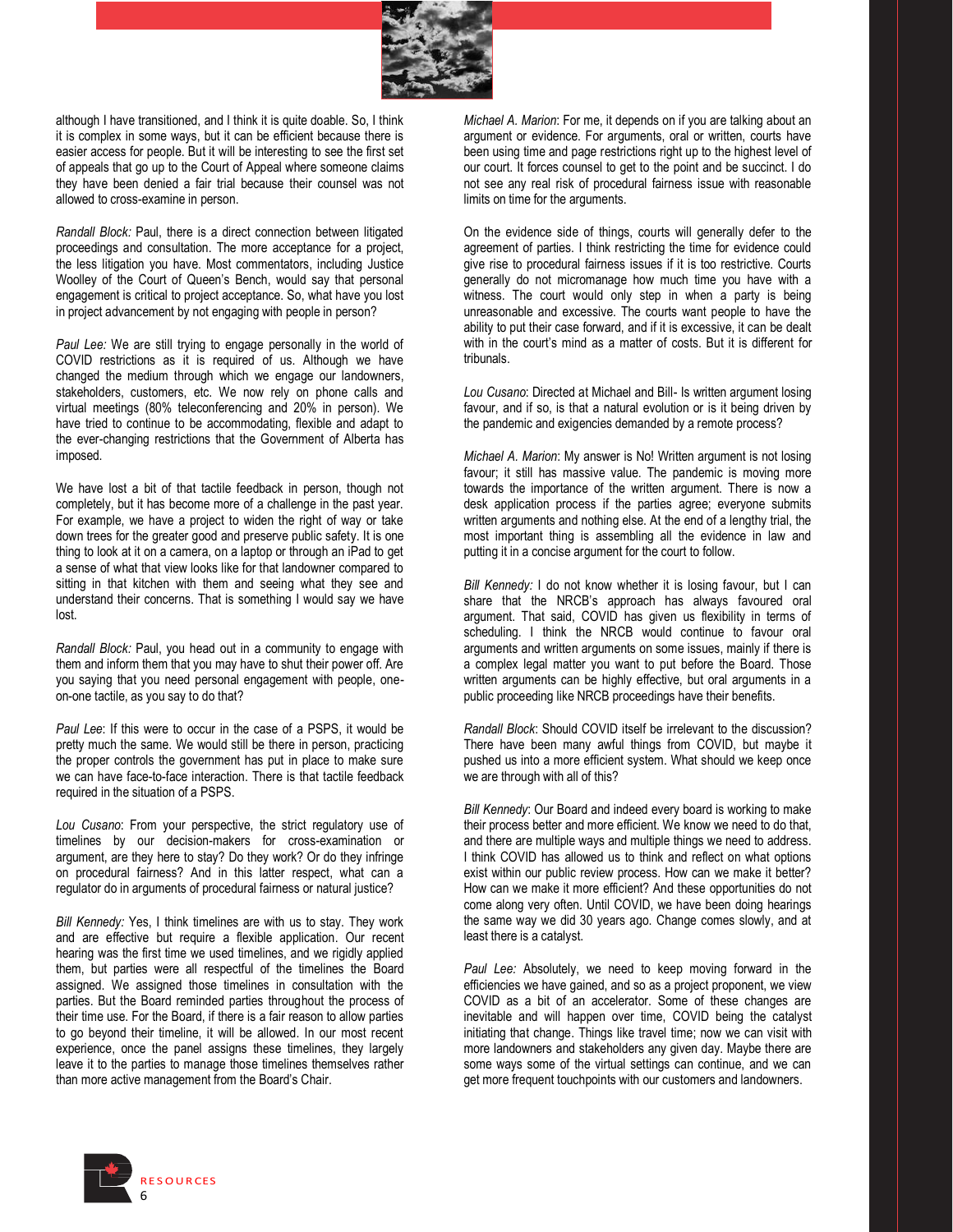

*Michael A. Marion*: I think that the COVID situation has pulled the courts out of the dark ages in many ways. For a start, electronic filing

and use of SharePoint sites are finally possible. There is an increase in public access to the courts. Many people could watch that Constitutional Reference at the Court of Appeal from home without driving down to the courthouse. These developments are fantastic and should continue. The part that I think is difficult and where COVID may still be relevant is when a decision-maker is balancing remote versus non-remote; if they can be remote because of a pandemic, that will still be a factor in deciding to proceed with a hearing.

*Randall Block:* My understanding is that the Court of Appeal is going back to in-person appearances by September 1 but will be implementing a full hybrid procedure going forward (that is, you could choose to be in person or appear over the wire). Is a hybrid proceeding going to be the ultimate model?

*Michael A. Marion*: I do think that is where it is going, and the biggest impediment is technology. I have attended in court where the Judge is in the room, and we are not, and the Judge is looking at a monitor off on the side, and the Judge is this big, and you cannot see anything. That is a big problem with hybrid proceedings.

*Bill Kennedy*: I think that is where we are going as well. With that said, I think the decisions can be equally as good, whether you do a live proceeding or a virtual proceeding. But for the NRCB, I have this nagging concern about how credible we will be in communities are affected by our decisions if these are cooked up in virtual proceedings.

*Summary by Ifeoluwa Osunfisan, JD Student, University of Calgary*

#### **Regulatory Reform**

#### *Carolyn Dahl Rees, Chair, Alberta Utilities Commission (AUC)*

Carolyn Dahl Rees discussed what the AUC's vision is for itself. She went through how the high-level aspirational goal came about, and what it means for the future of the AUC.

The AUC's aspirational goal is to become one of the most effective and efficient regulators in North America. This came about within the context of the 2019 change in government. The new government has a renewed emphasis on reducing regulatory burden, including through the *Red Tape Reduction Act* (June 2019) seeking to cut red tape by one third by 2023.

Dahl Rees noted that "streamlined regulation" was one of the goals for regulators in the 1990s. The idea sounds good, but how can you really get there? This is something the AUC is now solving. The AUC met the goal for a 12 percent reduction in regulatory requirements and is ahead of schedule to meet the 33 percent target by 2023. You never stop pursuing efficiency and streamlining once you start something like this.

In 2019, the AUC held multiple stakeholder roundtables on reducing the regulatory burden, and the AUC Strategic Plan includes efficiency and limiting regulatory burden as a central theme. The stakeholders' largest and clearest concern was the speed and timeliness of rates proceedings - their number one priority. For example, an ATCO filing showed detailed increase in amount of time taken to get decisions.

Then, in June 2020, the government appointed Dahl Rees as the new chair of the AUC, with a clear message in the press release: "Government expects the AUC to strengthen its work through streamlining processes, reducing red tape, and increasing investor confidence in Alberta's electricity sector." (June 23, 2020).

To achieve this, the AUC sought outside expertise and commissioned three reports. The first was from veteran regulatory lawyers Kemm Yates, QC (Calgary), David Mullan (Queens University), and Rowland Harrison (NEB/CER). The report recommended how processes and procedural steps could be made more efficient or eliminated altogether. The AUC adopted 29 of the report's 30 recommendations, with the one outlier being that the AUC thought legislated time limits may still be needed. The key recommendation was for an "overarching, assertive case management approach."

The second report was for independent benchmarking with North American peers. The AUC had guidelines for different types of proceedings, but this report provided insight into what their peers were doing. The results were that while the AUC is generally in the same ballpark as its peers, on large, complex cases it did not compare favourably. The AUC was in the bottom quartile for rate cases.

The third report was from an independent expert panel on mediated settlements. Courts had started looking to alternative dispute resolution years ago and found it to be effective. The AUC was behind. Mediation/arbitration experts Jack Marshall, QC, Bill Kenny, QC, Doug Crowther, QC and Jim McCartney, C.Arb., C. Med produced this report. The report provided the AUC with information on practices at other regulators, along with recommendations, mediation protocol, timelines, and an initial roster of mediators.

The AUC now has the regular adjudicated process, a settlement process, and a mediated settlement process. The changes are already starting to pay off. The AUC has made gains in processing times across the board.

The AUC got its first mediated settlement agreement, and simplified compliance filings are showing real benefits. The AUC is saving months of time by constraining compliance filings to more mechanical updates and using a streamlined process that eliminates interventions.

The AUC Is getting decisions out in less than 90 days in many cases and eliminating two years of regulatory lag by finalizing goingin rates for the distribution utilities under performance-based regulation by the end of 2020. In fiscal 2020-2021 more than 93 per cent of rates-related filings were processed, with the decision issued within 66 days.

In Dahl Rees' closing remarks she noted how the early wins have put a shot in the AUC's arm. A letter from Associate Minister of Natural Gas and Electricity, Dale Nally, recognized the AUC's important work, and made clear that government expects this to be ongoing.

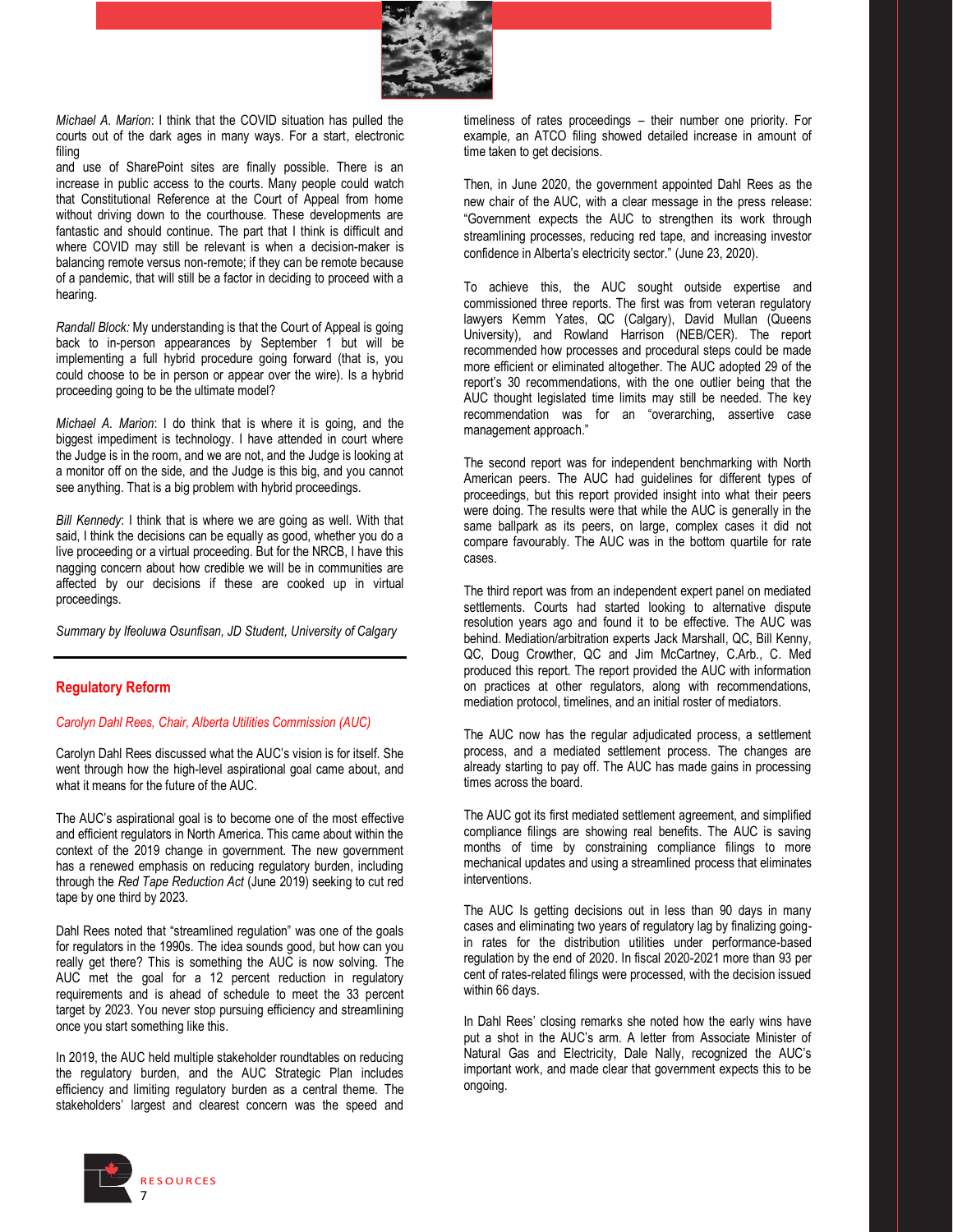

Dahl Rees likened the process to a continuous improvement loop. Like management systems, there is a cycle where you analyze what your issues are, monitor performance, upgrade, and repeat. You can't let up and are always aspirational.

This is a cultural shift for the AUC and for the entire sector. The government doesn't just expect the regulator to shift. Government expects everybody to shift. But culture is a very tough nut to crack.

*Question from the floor*: Can this agenda be achieved without compromising the integrity of the process?

*Answer*: Yes. We can maintain a requirement for fairness and tighten up the way we approach it. Take back the process. Own the process. if there's more work upfront for us, then bring parties to bear with the same focus. For example, issues lists, which were used on the gas side of the old Energy and Utilities Board. It's not easy to make people focus really hard at the beginning of a proceeding, and there are risks that you don't catch everything. But the AUC is an expert tribunal, and we have to be able to figure out how big the breadbox is at the beginning.

*Summary by Robert Joshi, JD Student, University of Calgary.* 

#### **CIRL Update:**

Allan Ingelson is engaging in and overseeing a variety of research projects, including "Citizens' Guide to the Canada Energy Regulator" by Alastair Lucas; "Citizens' Guide to the Alberta Utilities Commission" by Indra Maharaj; and "Basic Ecology and Law for Albertans" by Judy Stewart. He and Alastair Lucas are co-editing volume 2 of Environment in the Courtroom, which will be published by the University of Calgary Press. Allan and **Dr.** Laura Ifeoma - a Research Fellow in the Canadian Institute for Resources Law (CIRL) - have completed two scholarly articles, one examining the role of the *Alberta First Nations Sacred Ceremonial Objects Repatriation Act* in furthering reconciliation in Canada, and the second providing a comparative analysis of sacred ceremonial objects legislation in Canada and South Africa. Allan is also a member of the Natural Resources Law Teachings Committee of the Foundation for Natural Resources and Energy Law (formerly the Rocky Mountain Mineral Law Foundation), of which Alastair Lucas is a trustee and a member of the Grants Committee.

In October 2021, the Mikisew Cree First Nation (MCFN) selected CIRL to assist with reviewing and updating the MCFN Consultati on Protocol. CIRL Research Fellows **David Laidlaw** and **Sara Jaremko** are working on the project that will consider the Recommendations of the Truth and Reconciliation Commission and recent court judgments relevant to the legal duty to consult First Nations.

**Dave V. Wright** continues his research on impact assessment, climate change, and major infrastructure projects, recently publishing an article in the *Alberta Law Review* on implications of the 2019 federal *Impact Assessment Act* for Canadian energy projects. He continues his SSHRC-funded research on the implementation of modern treaties, with another article on dispute resolution underway. In recent months, he has presented his research at the annual symposium of the International Association of Impact Assessment, the annual Sustainability Conference of American Legal Educators, and the Vermont Law School Annual Colloquium on Environmental Scholarship, among others. In spring 2021, Professor Wright was an invited expert witness at parliamentary committee hearings regarding Canada's federal net-zero emissions and climate change accountability regime. Professor Wright was also awarded the 2021 University of Calgary Sustainability

#### **Recently Published Occasional Papers available free online:**

- CIRL Occasional Paper # 73: "Alberta's Riparian Land Governance System" by Dr. Judy Stewart
- CIRL Occasional Paper # 74: "Can Provincial Governments Stop Interprovincial Pipelines?" by Alastair Lucas, QC
- CIRL Occasional Paper # 75: "Implications of the New Federal Impact Assessment Regime for Energy Projects in Alberta" by David Wright
- CIRL Occasional Paper # 76: "A Citizen's Guide to the Alberta Surface Rights Board" by John McCarthy

**For a complete list of Occasional Papers, see CIRL's website: [www.cirl.ca](http://www.cirl.ca/)**